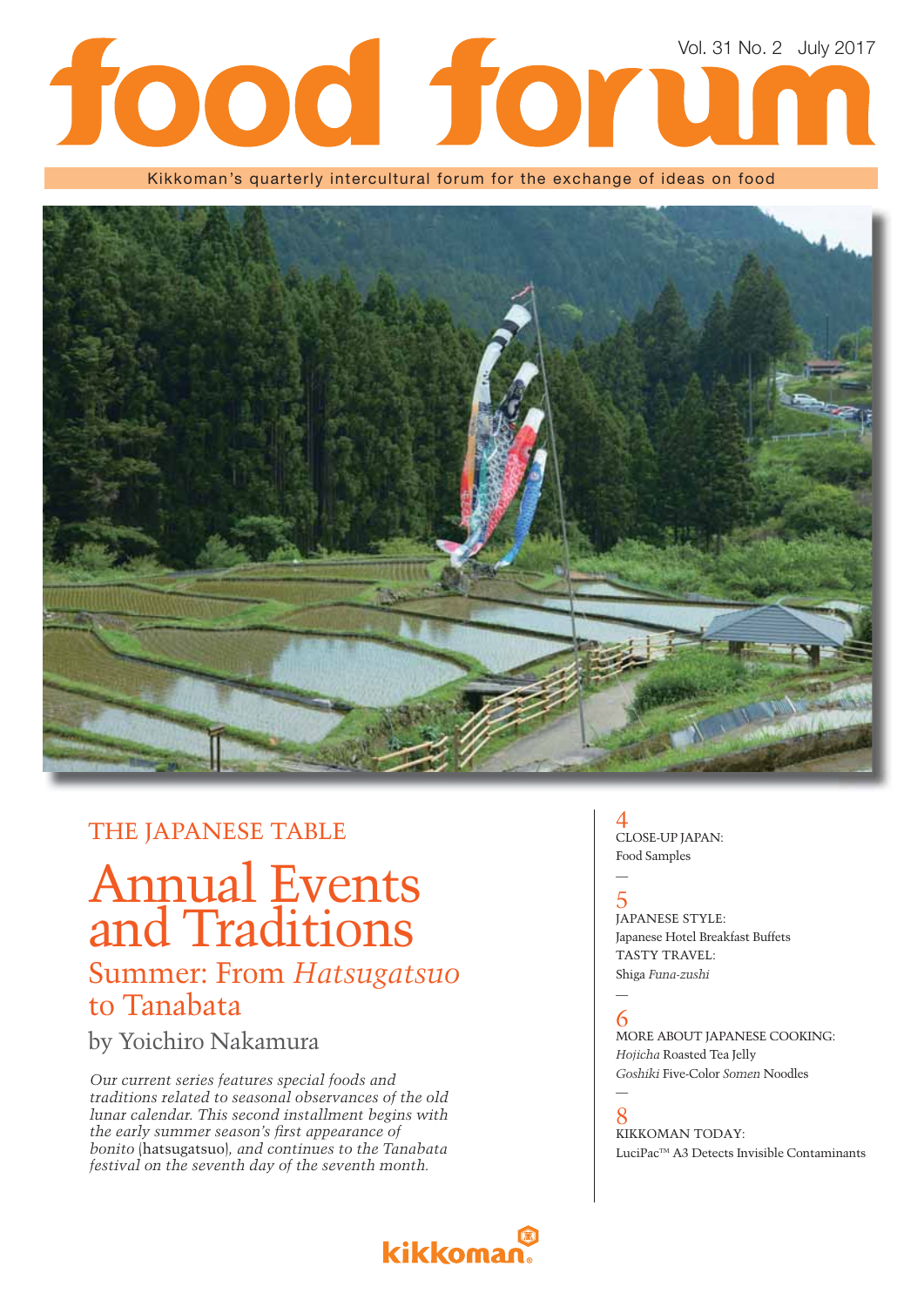## Annual Events and Traditions Summer: From *Hatsugatsuo* to Tanabata

#### **Early Summer Foliage**

Around the time the new foliage of early summer begins to emerge in the fields and the mountains turn green, the cuckoo can be heard calling in the woods, and schools of bonito travel the Kuroshio (Japan Current), which passes close by Japanese shores. A haiku written by poet Sodo Yamaguchi (1642- 1716) captures these images, which Japanese so closely associate with early summer: *Me ni wa aoba / yama hototogisu* / *hatsugatsuo. (Green leaves everywhere / cries of the lesser cuckoo in the hills / first bonito of the season).* The people of Edo (present-day Tokyo) in the eighteenth and nineteenth centuries spent considerable sums to obtain the first bonito of the season. This fish remains an indispensable part of the diet, consumed not only as sashimi, but dried and smoked into blocks of *katsuobushi*, which provides essential umami for dashi and adds flavor in cooking. Today in Europe, *katsuobushi* is so popular that a Japanese company recently set up a facility in France to produce it there locally.

#### **Rice Planting and** *Koinobori*

In early summer, farmers prepare to plant rice. The rice seedlings are prepared, then groups of several seedlings are planted in rows in

the paddies. The busiest season of paddy planting (*ta-ue*) is around Boys' Day, which traditionally fell on the fifth day of the fifth month of the lunar calendar, now celebrated as Children's Day on May 5. This annual event evolved from traditions introduced from China, including the belief that the strong aroma of stalks of sweet flag would repel pestilence and misfortune. Placing sweet flag leaves on the eaves at the entrance to a house the day before Children's Day, then adding them to the bath that night, is thought to assure good health throughout the year. Another custom symbolizing prayers for healthy boys involves raising carp-shaped streamers called *koinobori* high on a pole in the home garden. As suggested by a legendary carp that swam up a waterfall and became a dragon, *koinobori* evoke the aura of a vigorous and auspicious fish. The origin of the carp streamers is similar to that of New Year's *kadomatsu* pine and bamboo festoons (*see Vol. 31 No.1*). To entice the deities of heaven to descend to the fields, assuring an abundant harvest, it was customary to erect a high bamboo pole affixed with tree branches or other garlands to serve as a welcoming abode for the visiting deity.

#### *Kashiwa Mochi* **and** *Chimaki*

Two foods customarily made for Children's Day are *kashiwa-mochi* and *chimaki*. *Kashiwa-mochi* is riceflour dough dampened with water, steamed and kneaded, then wrapped around a ball of sweet adzuki bean paste. This is then folded into a preserved oak (*kashiwa*) leaf. *Chimaki* is rice flour and arrowroot (*kudzu*) powder dampened with water and kneaded into dough, then wrapped in bamboo leaves, bound with string and steamed.

During this time of rice planting, young bamboo shoots were harvested to eat, either by simmering or grilling. New buds sent forth by plants and trees in the early summer were considered precious and nourishing. Fern fronds (*warabi*) were soaked to remove harshness and simmered with seasonings, while buds of the Japanese angelica tree (*tara no me*) were plucked for tempura. The leaves of one species of cherry (*Oshima-zakura* or *Prunus speciosa*) are salted and fermented in barrels to bring out their distinctive aroma. These leaves are used to wrap glutinous rice cakes or a crêpedough layer filled with sweet adzuki bean paste to make *sakuramochi*. Japanese were quick to take advantage of nature's rich bounty in early summer.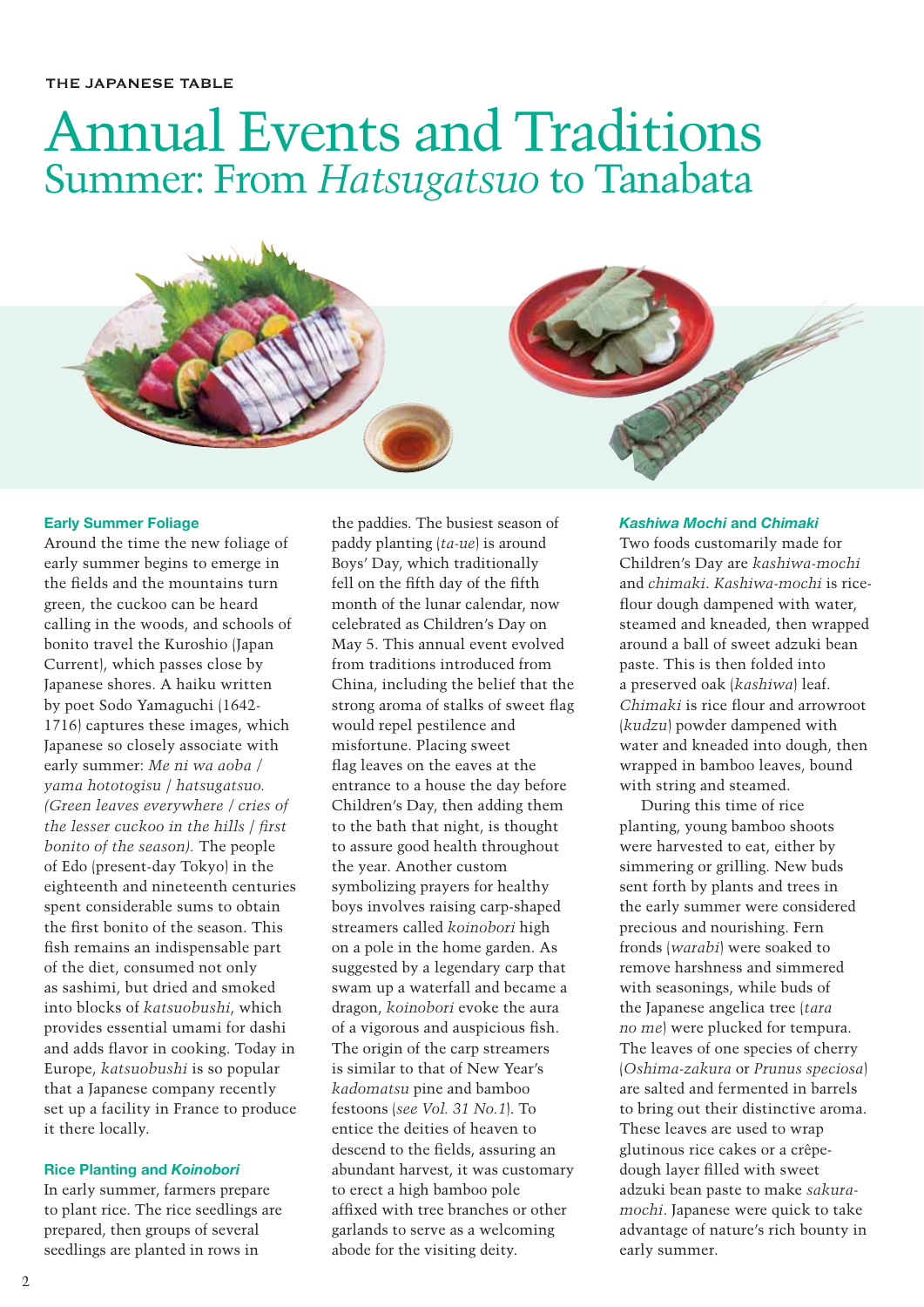From left: Hatsugatsuo sashimi, first bonito of the season; *kashiwa-mochi* and *chimaki*; simmered bamboo shoots and *wakame* seaweed; *tanzaku* cards hang from a bamboo branch.





#### **Gion Festivals and Dumplings**

In the sixth month of the lunar calendar (July by today's calendar), Gion Festivals—the most famous of which is held by Yasaka Shrine in Kyoto—are held throughout the country. These fall in the middle of the extended rainy season when pestilence was likely to spread, and were thought to forestall the spread of disease. As the festivals coincide with the season for reaping barley, another important staple, offerings to the gods traditionally include *mugi-okowa*, steamed barley mixed with glutinous rice. A powder made of toasted and crushed barley was sprinkled in the path of *mikoshi* portable shrines paraded during the festivals. Another traditional offering is *komugi dango* (wheat dumplings), balls of wheat flour wrapped in broad leaves and steamed.

At the end of the sixth month, local shrines perform *nagoshi-noharae*, the "summer health and well-being ceremony." The ancients believed that illness and ill-fortune were the result of defilement, and that by holding certain rituals, they could purify themselves and stay healthy. On the day of the ritual, a large wreath of fresh thatch is erected at the shrine's entrance, and people purify themselves by following a prescribed ritual for

passing through it. An associated practice was patting the body with a paper cut in the shape of a human figure, transferring to the paper any ailment or impurity, then entrusting the paper to the shrine. The priests of the shrine collected the papers and floated them downriver to banish disease and disaster, literally washing away trouble in readiness for the second half of the year.

#### **Tanabata**

Tanabata falls on the seventh day of the seventh lunar month, and is today celebrated on July 7. This festival is based on an ancient Chinese legend that tells of two bright stars (Altair and Vega) on opposite sides of the Milky Way who meet once a year on this night. Throughout Japan it is customary to make special wishes on Tanabata: dew was once collected from the large leaves of the *satoimo* taro to make black *sumi* ink for writing one's wishes on long *tanzaku* cards which were hung from a branch of bamboo. The branches were then erected either under the eaves of the home or in the fields. In some regions, the gods of Tanabata were honored by making *yuri-meshi*, steamed rice with lily bulb (*yurine*), and were presented with offerings that included a fresh *yukata* summer kimono and *obi*

sash. In the emperor's court, the day's celebrations included making *sakubei* pastries of rice and wheat flour in the shape of a twist of silk thread, to be placed as offerings. That practice lingers in the custom of exchanging gifts of *somen* noodles (*see p. 7*) during this season. Among the distinctive Japanese practices for Tanabata, it was believed that the gods made the rounds of the rice paddies on that night to bestow a prosperous harvest, and so horses would be made of straw to facilitate the deity's movements. Much care and many beliefs surrounded the culture of rice, fostering customs of rice planting, weeding of fields, irrigation control, and other practices that culminated in a successful harvest. *Translated by Lynne E. Riggs*

#### **cover**

*Koinobori* carp streamers represent prayers for healthy boys.

#### **Author's profile**

Yoichiro Nakamura, Ph.D.; born in 1943. A specialist in historical and folklore resources, Prof. Nakamura was formerly professor at Shizuoka Sangyo University (SSU), and is currently guest researcher at the SSU Institute of Research and Development. His major works include: *Iruka to nihonjin* ("Dolphins and Japanese," 2017); *Myanmar: Ima, ichiban shiritai kuni* ("Myanmar: the country we're most curious about," 2013); *Bancha to shomin kissashi* ("Bancha tea and the history of popular tea drinking," 2015); and *Washoku bunka booklet 2*: *nenchu gyoji to shikitari* ("Washoku culture booklet, no. 2: annual events and traditions," 2016).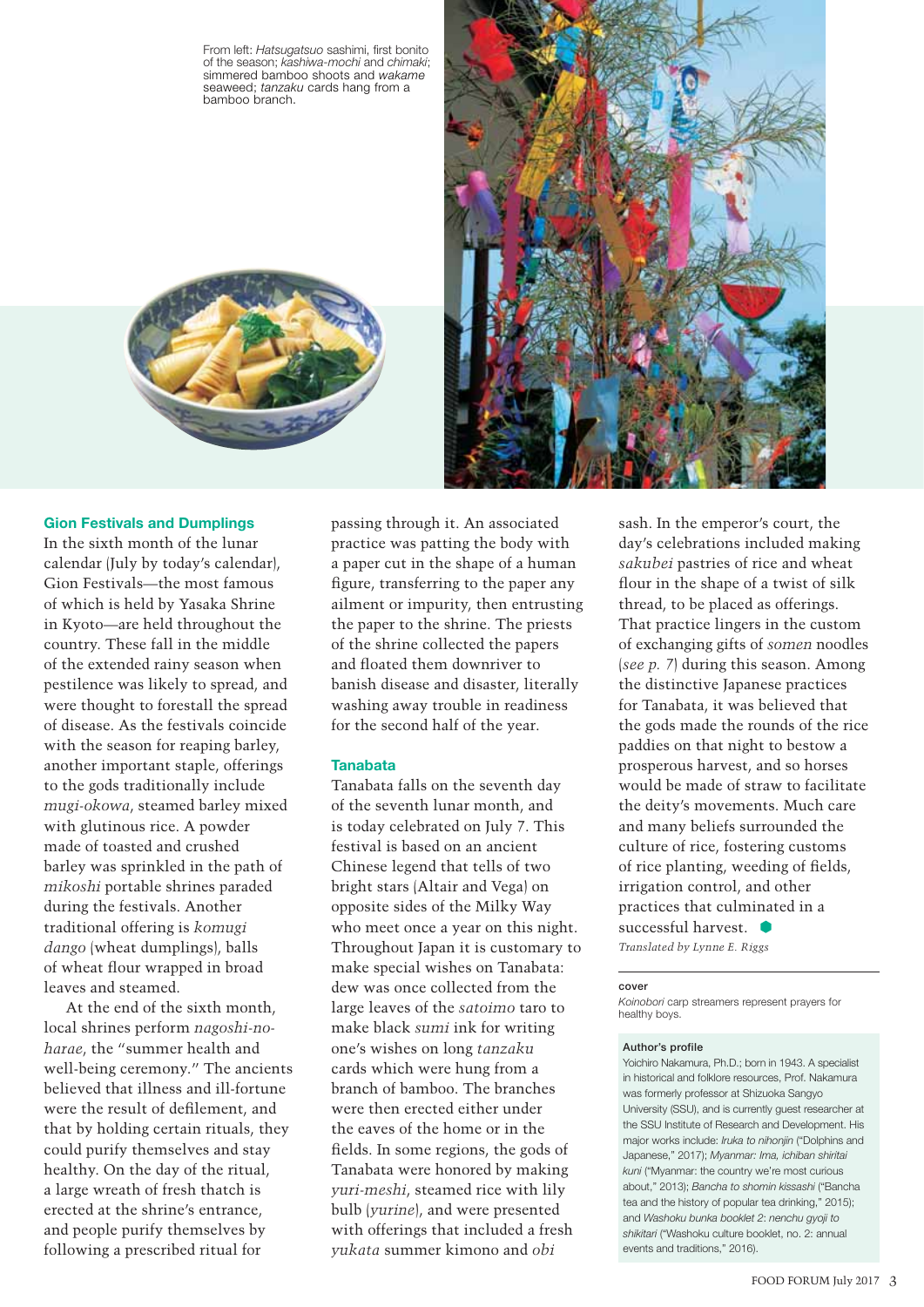

**CLOSE-UP JAPAN** *Traditions and trends in Japanese food culture* 



Clockwise from top: Soba, tempura and sushi food models

## Food Samples

Outside the entrance to any variety of eateries—whether a family restaurant, café, sushi shop or ice cream parlor—chances are there is a showcase of realistic food models on display, literally illustrating the menu. People gather around the array of dishes and decide whether or not to enter, simply by looking over these true-to-life food replicas. Japan's food samples have long been famous among tourists who cannot read Japanese menus,



Miniature food sample accessories

## Designed to be as tempting as possible

helping them understand what is available and how to order.

Japan's food samples originated some one hundred years ago. In the early 1920s, triggered in part when urban department stores opened cafeterias, Tokyo's Shirokiya department store was the first to set out wax samples of their dishes so people could see in advance what to expect. Around 1990, those paraffin wax samples began to be made of more durable vinyl chloride, which allowed them to appear more authentic. Today they are a common sight at many restaurants, as well as in food shops where, for example,

customers may make their selections by comparing the different fillings of models of cutopen *manju* (adzuki-filled buns). Beyond restaurants and stores, miniature food sample accessories such as magnets and mobile phone charms are popular as collectibles or souvenirs.

Many food samples are custom-made to reflect the unique ingredients and specialties of individual businesses and, given their tremendous influence on customer preferences, they are designed to look as tempting as possible: eye-catching compositions include a fork hovering over a plate of pasta, or chopsticks lifting noodles from a bamboo tray of soba. In fact, hyper-realistic replicas of foods such as fried rice, tempura or noodles are often the result of meticulous handcrafting, and their elaborate details stimulate the appetite.  $\bullet$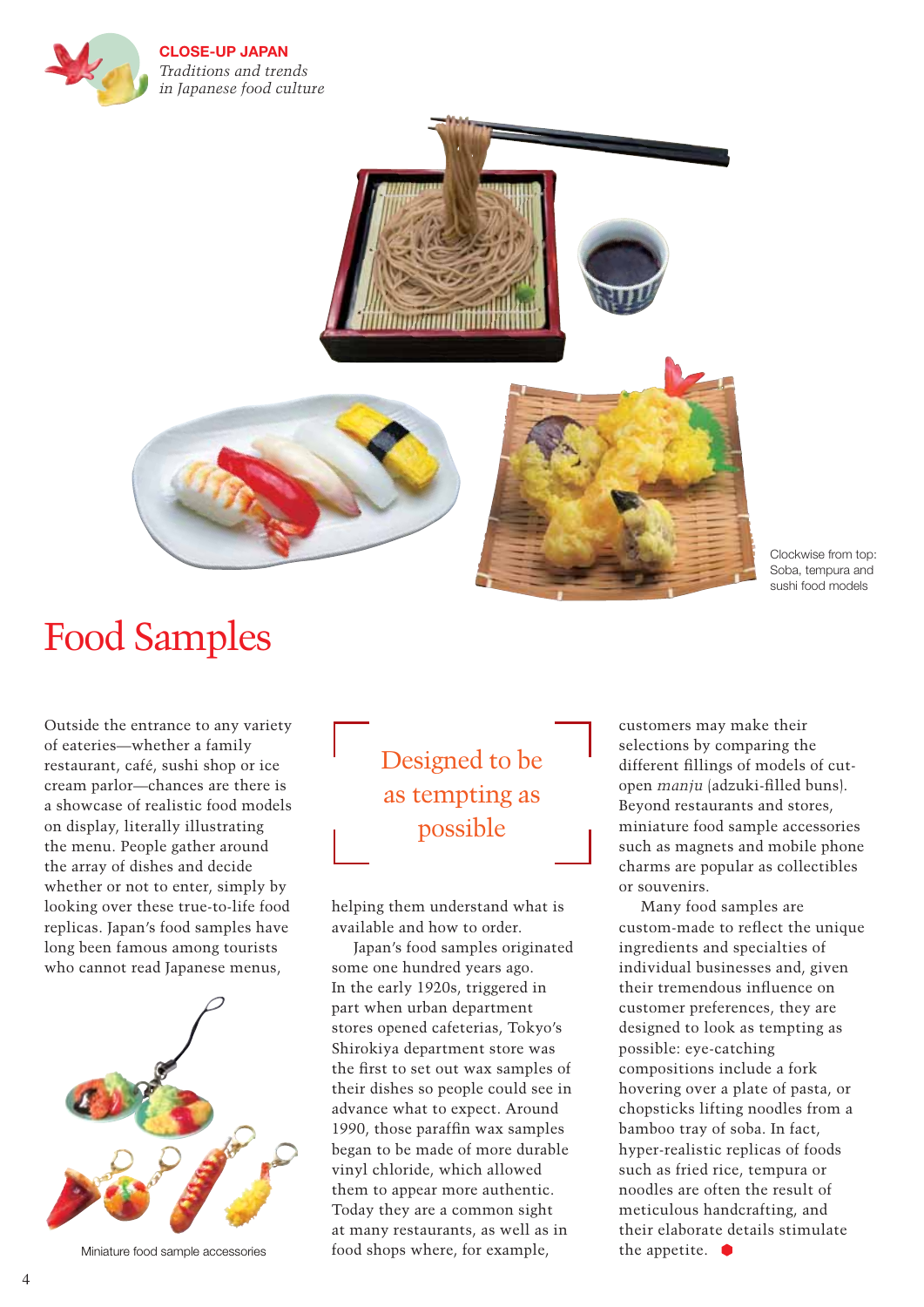

## Japanese Hotel Breakfast Buffets

The Japanese might categorize a typical breakfast as either Japanese-style or Western-style.

In Japan, many hotels serve both Japanese and Western dishes for breakfast, and even those who may not necessarily eat a Japanese breakfast at home may choose to do so when at a hotel.

Often, hotels serve buffet-style breakfasts, where

popular Japanese offerings include rice, miso soup, grilled fish, *kimpira-gobo* sautéed burdock root and carrot, *hijiki-no-nimono* simmered sea vegetable, tofu, *natto* fermented soybeans, pickles, nori and soft-boiled eggs. Accompanied by rice and miso soup, people enjoy creating a personal Japanese-style breakfast from this tempting variety of side dishes.  $\bullet$ 



Japanese-style breakfast choices: a tempting buffet (left); and typical set menu



### Shiga *Funa-zushi*

*Funa-zushi* is a type of fermented sushi made using crucian carp from Lake Biwa, Japan's largest lake, located in Shiga Prefecture. This famous local cuisine is characterized by its strong scent and tart flavor, the product of fermentation by lactic acid. Descriptions of *funa-zushi* can be found in the *Engishiki* (927), a compendium of rules and procedures from the Heian period (794-1185); the dish was also paid as tribute to the Imperial Court. *Funa-zushi* is prepared preferably with female crucian carp with roe. It is salted for two to three months, layered with cooked rice and then pickled for another six months, during which time the meat and bones become soft. This fermentation method without vinegar is called *nare zushi*, and *funa-zushi* is considered the precursor to modern sushi. In recent years, the numbers of crucian carp have decreased, and *funa-zushi* has become expensive. To eat *funa-zushi*, the rice is removed if preferred, and the fish is sliced thinly.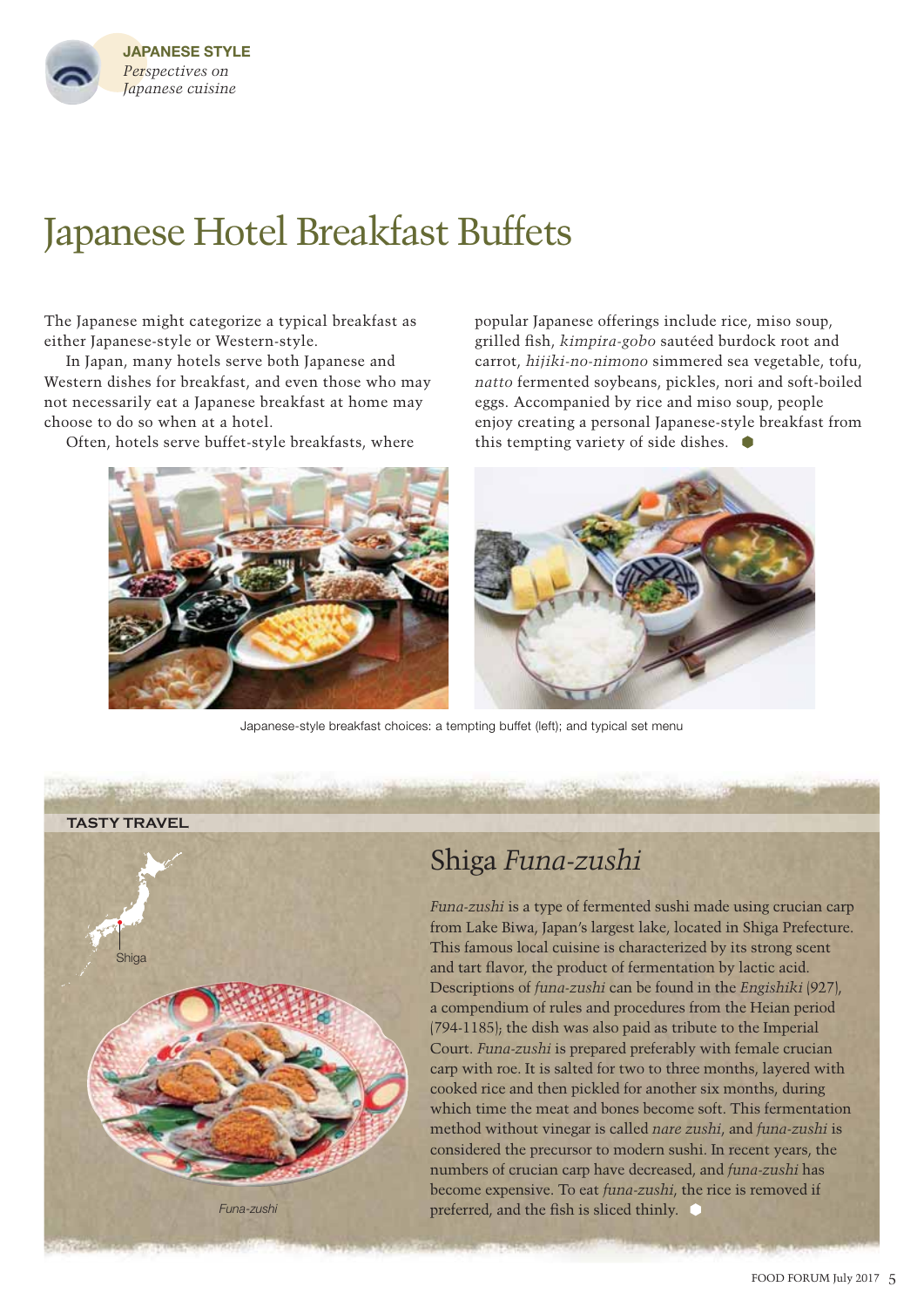



## *HOJICHA* ROASTED TEA JELLY



*Hojicha* leaves

#### **Serves 6**

59 kcal Protein trace Fat 0 g (per person)

- 3 T *hojicha* roasted tea leaves\*
- 600 ml / 2 1/2 C boiling water

#### *Hojicha* **jelly**

- 9-10 g (0.32-0.35 oz.) unflavored gelatin powder
- 500 ml / 2 C *hojicha*

#### **Syrup\*\***

- 6 T light color honey, e.g. acacia
- 220-260 ml / about 1 C water
- 1-1 1/3 T Kikkoman Soy Sauce

Japanese typically drink a cup of tea following their meals to clear the palate. Western desserts can be rich, but this teainfused jelly has a refreshing quality and is a particularly fine complement to a meal of fresh sushi or sashimi.

1 Place *hojicha* leaves in a teapot, pour boiling water over them. Cover and steep for  $\overline{\mathbf{1}}$  5 minutes.

**Q** Pour the hot steeped *hojicha* into a bowl, straining through a paper coffee filter.  $\angle$ Measure out 500 ml (2 C).

3From this amount, pour 50 ml (1.7 oz.) into a different bowl. Cool quickly by placing this bowl in ice. Sprinkle in gelatin and allow to stand for 1 minute.

4Add the remaining 450 ml of hot *hojicha* to the bowl, mix to dissolve gelatin completely and allow to cool. Pour this *hojicha*-jelly liquid into a container and refrigerate until set.

 $5$ In a fresh bowl, add honey and whisk well with 60 ml (¼ C) of the water. Add the remaining water and soy sauce little by little; adjust amounts of soy sauce, water and honey to taste, depending on honey variety and thickness.

6After it has set, spoon out the *hojicha*-jelly into individual serving bowls. Serve with **O** plenty of syrup poured over the jelly.

- \* *Hoji* means "roasted." *Hojicha* is a distinctive type of Japanese tea made by roasting green tea leaves; it contains less caffeine than other Japanese teas.
- \*\* This syrup is very light and not too sweet.

Recipe by Michiko Yamamoto

1 C (U.S. cup) = approx. 240 ml;  $1 T = 15$  ml;  $1 t = 5$  ml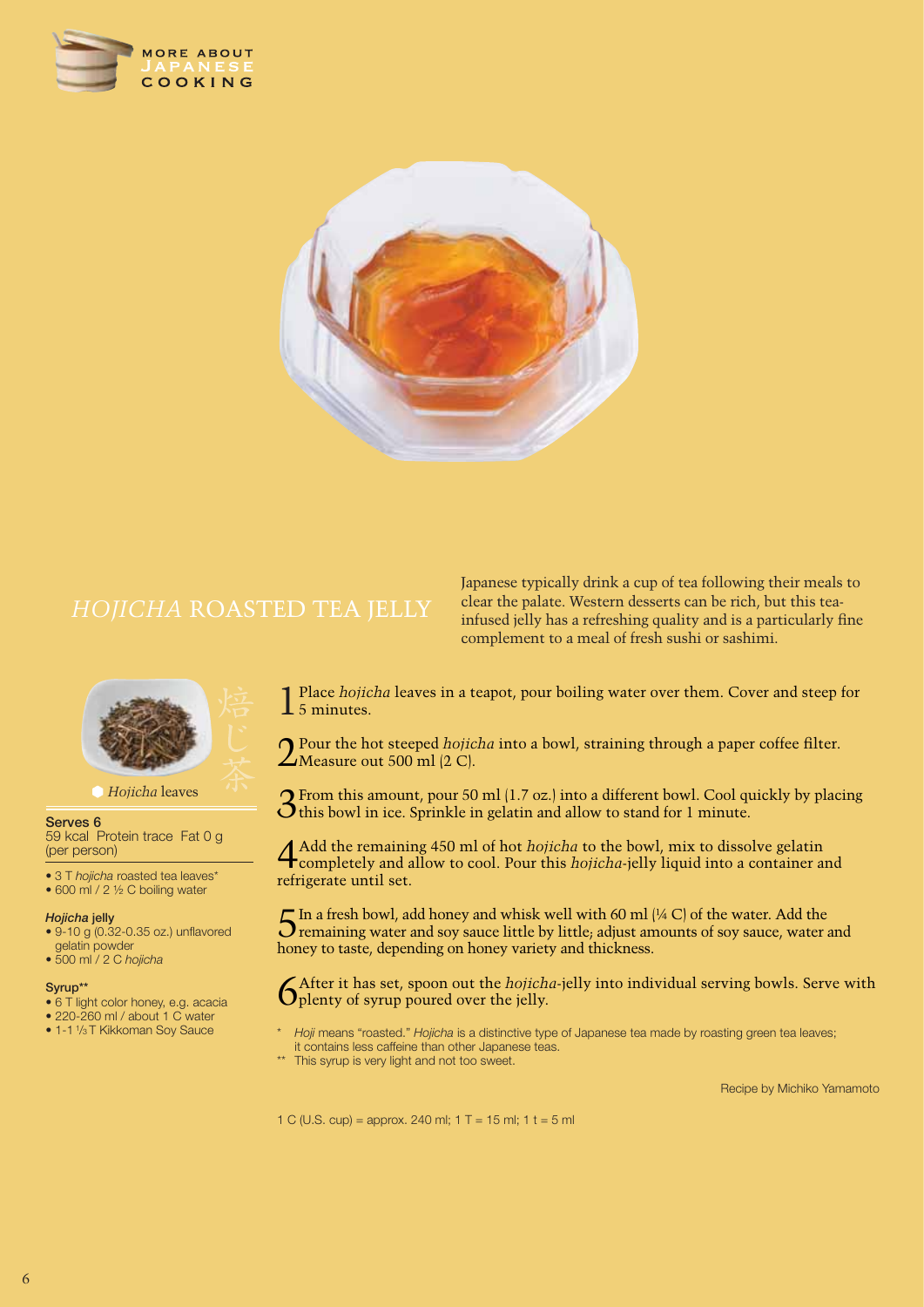

*Somen* are very thin, delicate noodles, often enjoyed as a summer dish in Japan and eaten cool. In this recipe, *goshiki* literally means five colors, and this dish features five differentcolored topping ingredients: cucumber, surimi, tuna, shiitake mushrooms and egg.



**Serves 4** 436 kcal Protein 18.1 g Fat 8.9 g (per person)

- 4 dried shiitake mushrooms
- 120 ml / ½ C water

#### **Simmering liquid**

- 120 ml / 1/2 C shiitake soaking water
- 1 T Kikkoman Soy Sauce
- 2 t granulated sugar

#### *Tsuyu* **sauce**

- 120 ml / ½ C Kikkoman Hon Tsuyu\* (dipping sauce for noodles)
- 360 ml / 1 ½ C water
- 1 Japanese cucumber
- 6 surimi imitation crabmeat sticks
- 1 can of solid tuna in oil, 70 g / 2.5 oz.
- $1$  egg
- 1 t granulated sugar
- Salt
- Vegetable oil
- 300 g / 10 oz. *somen* noodles
- Green onion or scallion, cut into thin strips
- Ginger, grated

1 In a bowl, soak dried shiitake mushrooms in water for 3 hours. Drain, reserving the **L** soaking water, and remove the stems. Pour soaking water into a saucepan with soy sauce and sugar, add shiitake and bring to a boil over high heat. Reduce to low and simmer until the shiitake have absorbed almost all the liquid, then cut them into thin strips.

2Mix Hon Tsuyu with the water to make *tsuyu* sauce.

 $\mathbf{\Omega}$  Cut the cucumber into thin strips 5 cm / 2 in. long, and loosen surimi sticks for easy  $\mathbf O$  eating. Drain canned tuna of excess oil and break into pieces.

4Beat egg; add granulated sugar and a pinch of salt. In a small lightly oiled non-stick frying pan, pour in just enough egg to thinly coat the bottom. Cook over low heat and flip when egg surface sets; remove from pan and cut into thin strips  $5 \text{ cm}/2 \text{ in.}$  long. Repeat this process until all the raw egg is used.

 $5^{\text{In a pot, } \text{boil somen}$  noodles following package instructions. Drain, rinse with water and drain again.

6Place *somen* in individual serving bowls with shiitake, cucumber, surimi sticks, tuna and egg. Garnish with green onion and ginger. Pour *tsuyu* sauce over the *somen* just before eating.

If unavailable, *tsuyu* sauce can be made by bringing to a boil the following: 360 ml / 1 ½ C dashi stock; 60 ml / ¼ C Kikkoman Soy Sauce; 2-3 T Kikkoman Manjo Mirin. Allow to cool.

Recipe by Kikkoman Corporation